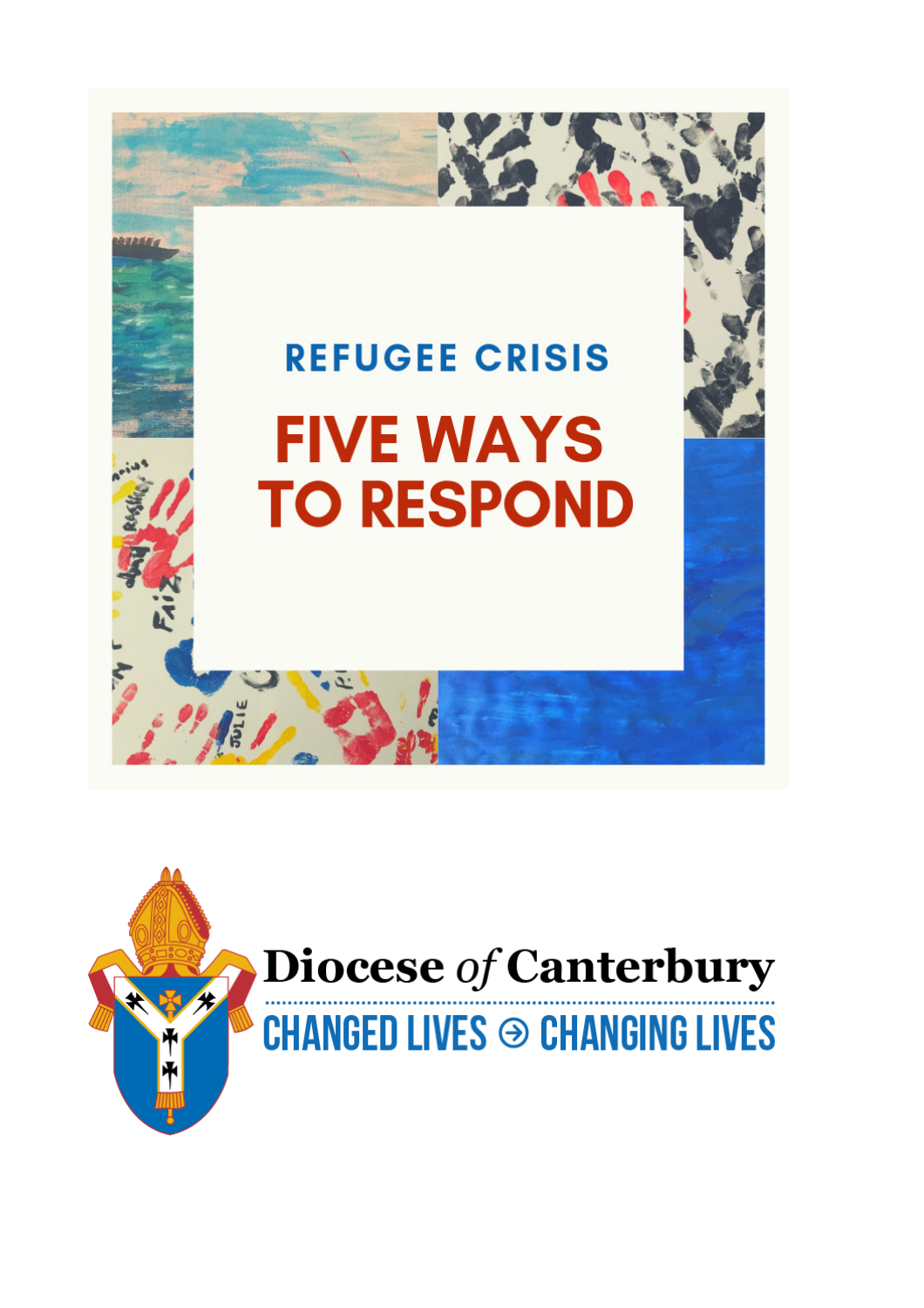**Bishop Trevor has spoken of the need for compassion and a focus on the humanity of all those affected by the refugee and migrant crisis. He has said that it is our 'moral duty' to take their situation seriously. Archbishop Justin has also stated that the situation being faced now is a 'complex and wicked crisis that underlines our human frailty and the fragility of our political systems.' Here are five ways we as Christians in the Diocese of Canterbury can respond to the continuing crisis, while undergirding all our work in prayer:** 

#### **A Prayer for Refugees**

Almighty and merciful God whose Son became a refugee and had no place to call his own; Look with mercy on those who today are fleeing from danger, loveless and hungry. Bless those who work to bring them relief; inspire generosity and compassion in all our hearts; and guide the nations of the world towards that day when all will rejoice in your Kingdom of justice and peace. Through Jesus Christ our Lord Amen (by Bishop Trevor)

#### **Calais Eviction: Actions Update**

Please see the Bishop of Dover's latest statement regarding Calais: www.canterburydiocese.org/bishop-of-dover-speaks-of-human-tragedy-in-calais

## **1 – ACT**

**Archbishop Justin has said that: "The Church has always been a place of sanctuary for those in need, and Churches in the UK and across Europe have been meeting the need they are presented with. I reaffirm our commitment to the principle of sanctuary for those who require our help and love." It is a call to churches to act and be prepared to respond to those in need from other nations in our midst. So what practical support can you give?**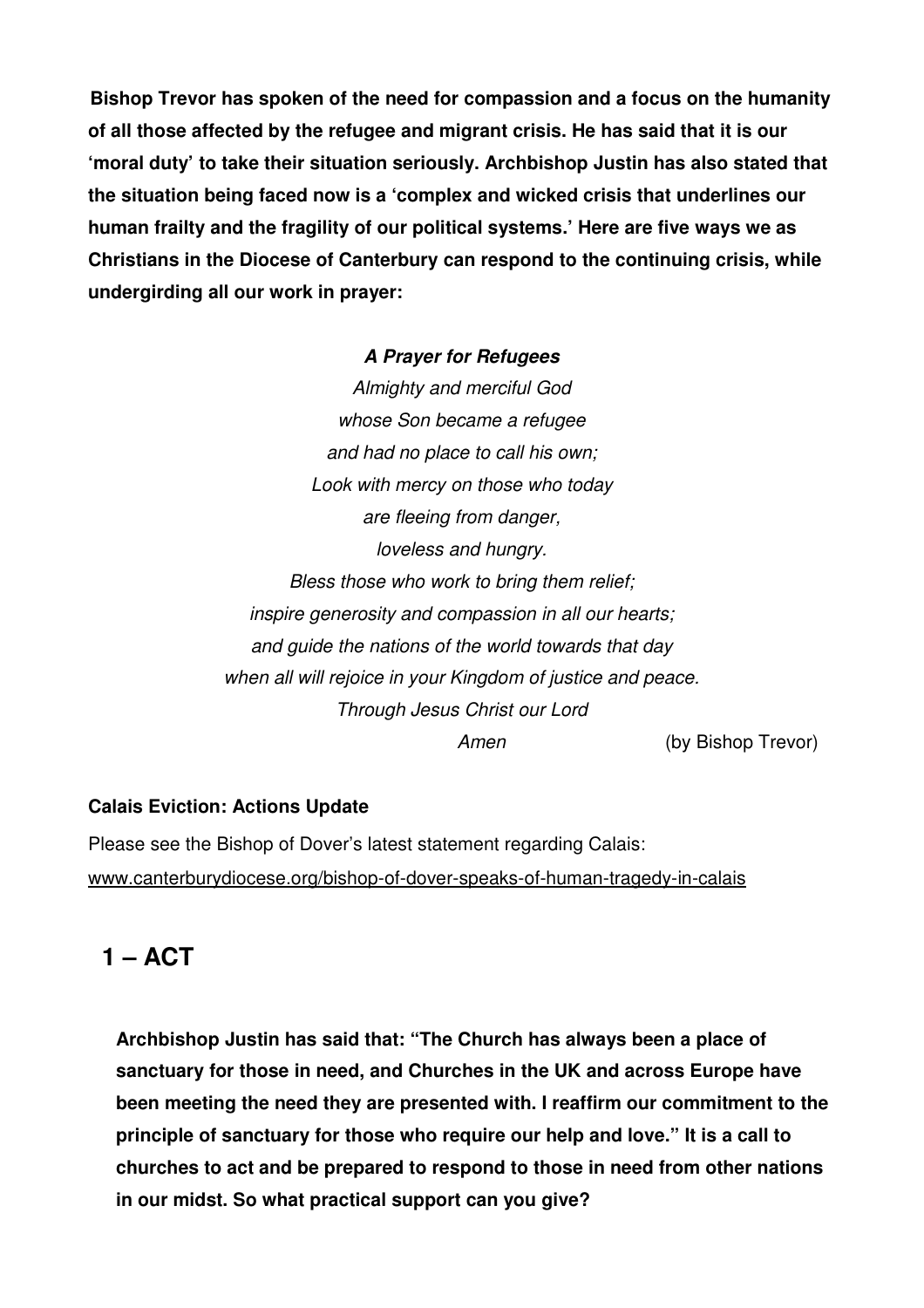### **DONATE – HUMANITARIAN AID**

The camp in Calais is now being dismantled. Despite this, the need to support migrants and refugees will continue as they disperse to other areas on the coast or in towns. If you would like to offer humanitarian support please always make sure you contact the group first before you start collecting to check they are currently accepting donations, when their next scheduled delivery date is, or check their wish-list to make sure you are collecting the items most needed.

**Please also be aware that many of these grassroots organisations are run by volunteers and ordinary people doing this work around their regular jobs, and so they will deal with your enquiry as best, and as quickly, as they can.** 

- **Seeking Sanctuary** A local Kent Christian group who work with L'Auberge des Migrants, providing on the ground support and aid to migrants in Calais. Please keep checking their website for updates on what is needed or how you can best support them: seekingsanctuary.weebly.com/
- **Calaid-ipedia:** This is a one-stop information site for many of the groups who have been working in Calais. They have a regularly updated breaking news section. Please check for the latest on the dispersal and any items they are are www.calaidipedia.co.uk/camp-news.
- The **UK Government** has a dedicated tool on its website to help refugees: www.gov.uk/help-refugees
- **Worldwide Tribe:** theworldwidetribe.com/ourwork/
- The Salvation Army Canterbury Calais Appeal More info here: www.canterburysa.co.uk/calais-appeal/Dunkirk
- The Refugee Women's Centre supports women, families and minors in and around Grande Synthe, Dunkirk and Calais more info here: www.dunkirkrefugeewomenscentre.com/
- Catholic Workers' House Calais:mariaskobtsova.org/urgent-needs/

### **DONATE - FUNDS:**

**Many groups involved with migrants and refugees, welcome monetary support as this means they can buy goods directly as and when needed, as**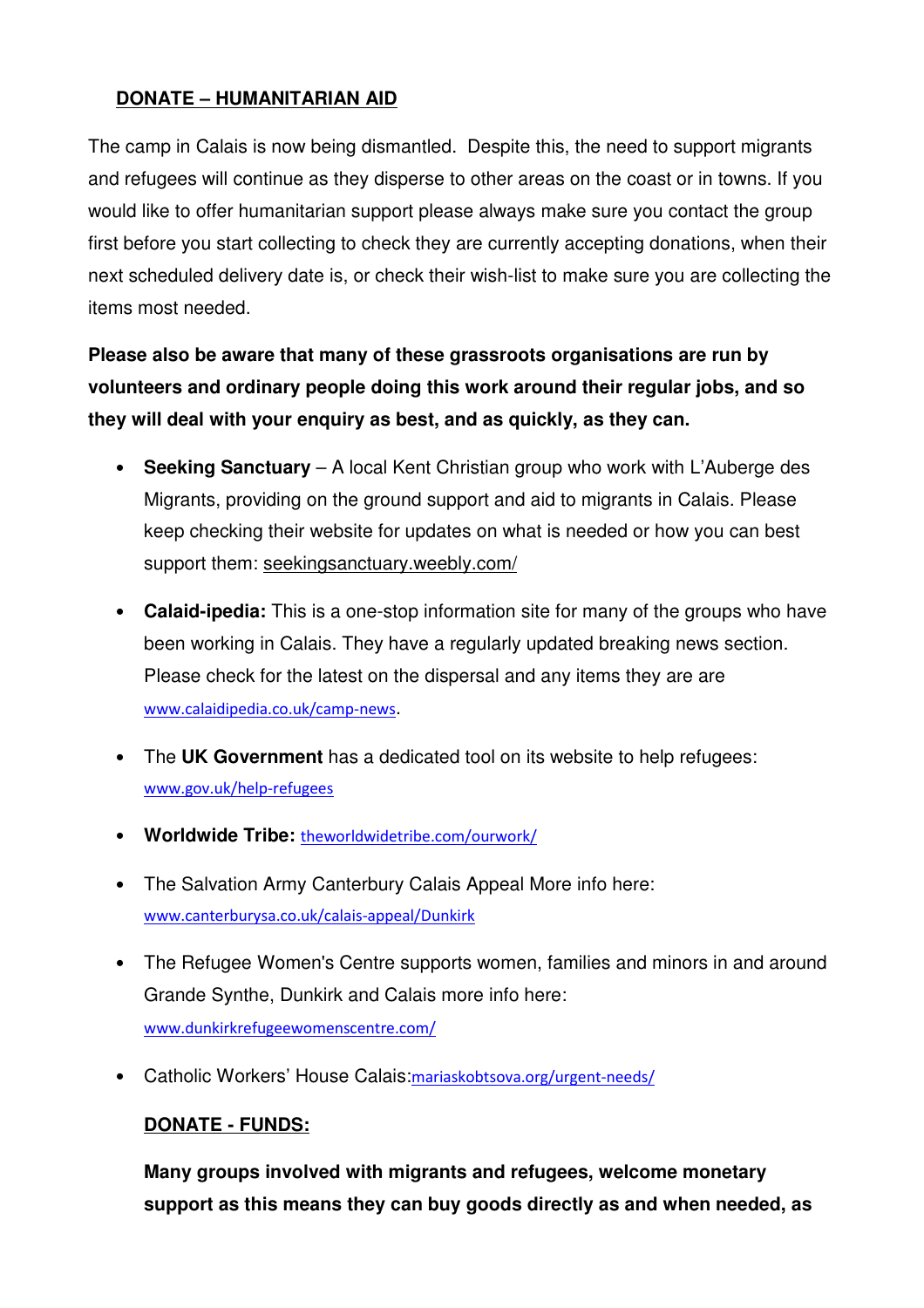**well as keep projects going. Consider raising funds for an organisation over above sending physical goods.**

- **Bishop Advent Justice Appeal** Launched by the Diocese in December 2015, the Bishop's Advent Justice Appeal was set up to raise funds to help the Diocese form a coordinated, long-term response to the refugee crisis. With a Kent Refugee Officer now appointed, a second post working in Calais with our link Diocese of Arras is still being developed. Funding for this work is still required. It is possible to donate online here www.justgiving.com/campaign/aplacetocallhome, or by cheque, made payable to CDBF, with "Justice Appeal" written on the back and sent to Advent Justice Appeal, Diocesan House, Lady Wootton's Green, Canterbury, CT1 1NQ.
- **Christian Aid** a partnership of people, churches and local organisations committed to ending poverty worldwide. www.christianaid.org.uk/give-money/makedonation
- **Seeking Sanctuary via Caritas Social Action Network** CSAN is the social action arm of the Catholic Church in England and Wales. If you indicate on your donation form that your gift is 'For Calais' it will be directed to groups working in those areas. These included Seeking Sanctuary who can access the fund to purchase items directly themselves. uk.virginmoneygiving.com/charityweb/charity/finalCharityHomepage.action?charityId=1005810
- **Doctors of the World**

Refugees and migrants across Europe are living in appalling conditions including pregnant women and very young children, many of them unaccompanied. Most lack essentials such as safe drinking water, adequate food, sanitation and proper shelter. Doctors of the World are meeting the needs of refugees on Greek islands as well as in Turkey, Lebanon and Jordan, and through clinics in nine European countries including France, Germany and the UK. They have been providing medical help on the ground in Calais since 2003. Every donation will help provide crucial support. www.doctorsoftheworld.org.uk/pages/refugee-crisis

- **Save the Children** An appeal directly to support refugee children across Europe and in the countries they are fleeing from to provide aid and support: www.savethechildren.org.uk/about-us/emergencies/child-refugee-crisis-appeal
- **Migrant Offshore Aid Station**: MOAS is a registered Foundation based in Malta. It is dedicated to preventing loss of life at sea by providing assistance to those who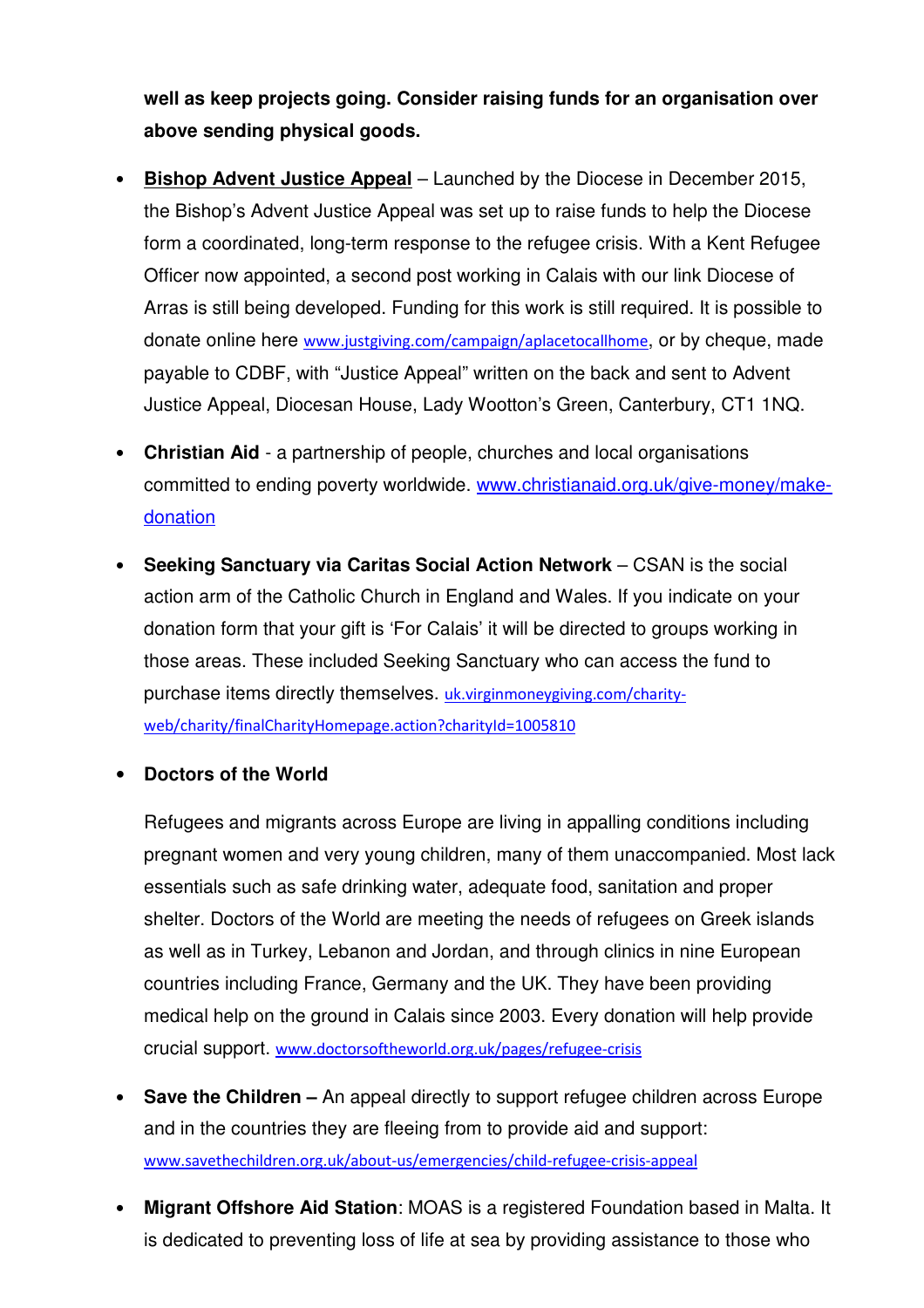find themselves in distress while crossing the Mediterranean Sea in unsafe vessels: www.moas.eu/

- **Tearfund** Their Middle East Emergency Appeal is focussed on helping those who have been displaced by violence in Syria and Iraq: www.tearfund.org/en/latest/middle\_east\_emergency\_appeal/
- **UNHCR** They are working on the ground from Syria to Central African Republic, Iraq to South Sudan providing life-saving protection for those who have had to flee their homes. Donate donate.unhcr.org

# **2 - SERVE**

**Local Authorities across the country are welcoming UNASC and Refugee families and Kent has been at the forefront of this welcome. Volunteers are at the heart of service delivery and crucial to service development. Some organisations, particularly those long-term projects based in Kent would welcome volunteers to help support their services to refugees and migrants. Listed below are organisations who offer a range of volunteering opportunities below.**

- **Kent Refugee Action Network**: An independent charity that provides help and support to asylum seekers and refugees, including minors who have arrived in the United Kingdom unaccompanied by an adult. There are befriending, support and class room assistant opportunities: kran.org.uk/vacancies-2/volunteer/
- **Migrant Help UK** A national charity based in Kent offering advice and support to vulnerable migrants in the UK. As well as running an advice line, they run and support numerous projects. Migrant Help U.K is looking to appoint volunteers to act as Syrian Resettle Support Workers in Kent and in Essex: www.migranthelpuk.org/getinvolved/volunteer/volunteering-opportunites/
- **Mental Health Support for Volunteers**:

A group of 25 qualified therapists under the British Association of Counselling and Psychotherapy and the UK Centre for Psychotherapy are offering a single pro bono therapy session to volunteers who are returning from the refugee camps across Europe. If you are interested in grounding your experiences from the camps or needing some support as you adjust to coming home, please contact Elizabeth on counsellingvolunteers@gmail.com.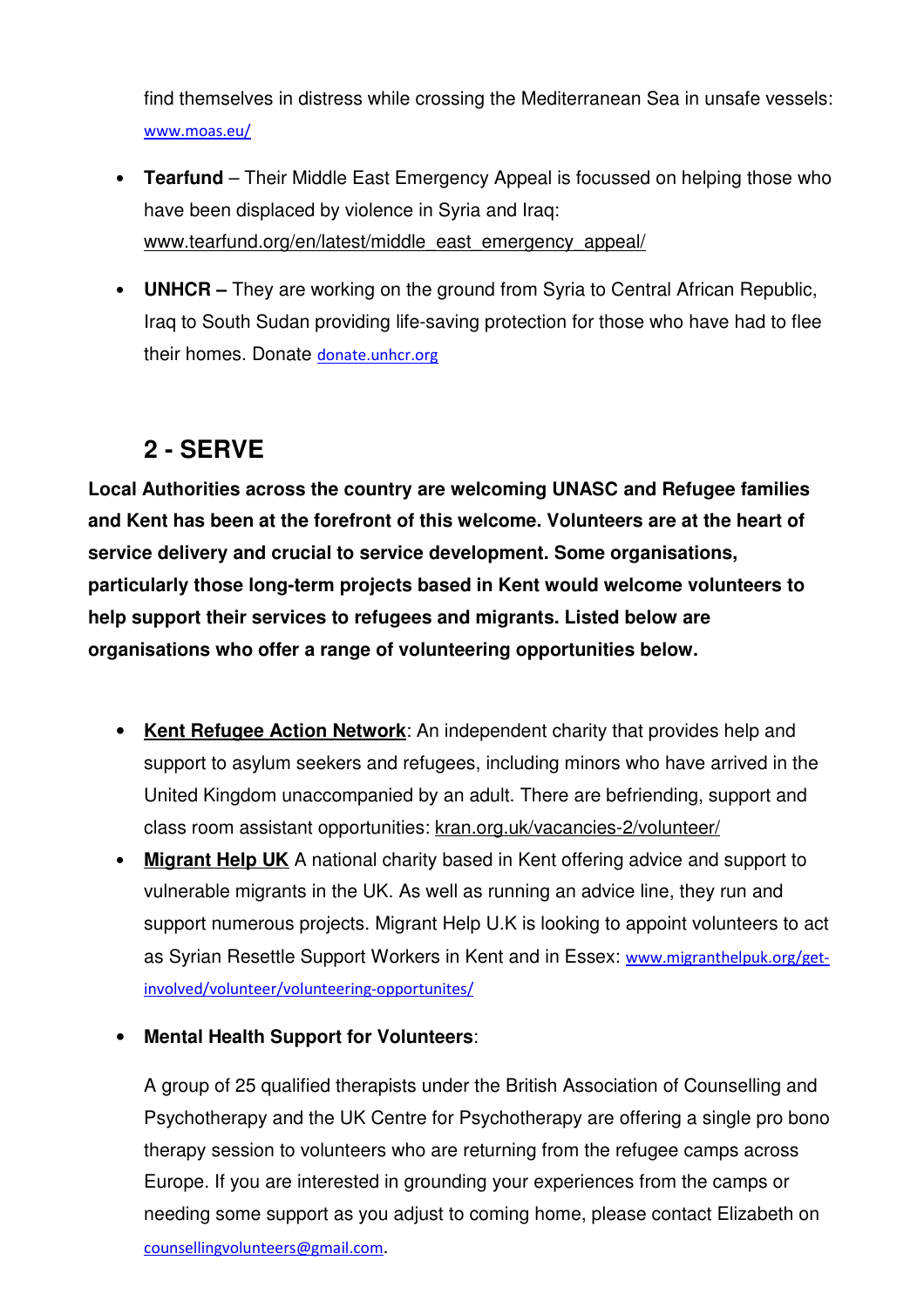- **Kent Kindness**. Kent Kindness is a volunteer group setup to give additional support to the young unaccompanied asylum seeking men aged 16-17 who come to the Cranbrook reception centre. The aim is to help and supplement the activities and facilities already provided by the Kent County Council staff, and to work in partnership with them. They warmly welcome volunteers aged 25 or over to help in a number of ways: cooking and bringing in cakes on Tuesday afternoons, getting involved with organising and running extra sports or sporting events, helping establish and run a gardening plot at the centre, taking part with other volunteers in teaching English in one or more 2 hr sessions. No qualifications or previous experience is needed and they supply resources. They also urgently require some voluntary help with admin assistance. kentkindness.org.uk
- **Samphire** is an independent charity, based in Dover, who support and advocate for ex-detainees nationwide who face destitution and hardship after detention. People released from detention are not allowed to work in the UK or to access social support. Samphire is also engaged with communities in Dover and Kent to challenge misconceptions about migration and to support communities to celebrate diversity and inclusiveness. Possible volunteer roles are: Office/administrative volunteer, Fundraising volunteer, Awareness volunteer (help organizing events and talks or developing blog and awareness raising literature)

#### www.samphireproject.org.uk/help/volunteer/

- **Kent Refugee Help**: A small charity supporting immigration detainees held in Dover Immigration Removal Centre (DIRC) and in HMP Wormwood Scrubs, Pentonville, Wandsworth and Elmley. They need support through financial donations but also through volunteers willing to befriend, support and potentially act as surety for those detained in Kent and London.
- The Refugee Tales: refugeetales.org
- **Asphaleia training** www.asphaleia.co.uk/ventures/training.html
- • **Refugees at Home:** www.refugeesathome.org/
- • **Faversham and Villages Refugees Solidarity Group** fvrsg.wordpress.com/
- • **Whitstable Calais Solidarity Group** whitstablesolidarity.org/
- **Canterbury Welcomes Refugees** is working in partnership with our Diocese to bring a refugee family to the safety of Canterbury: www.youtube.com/watch?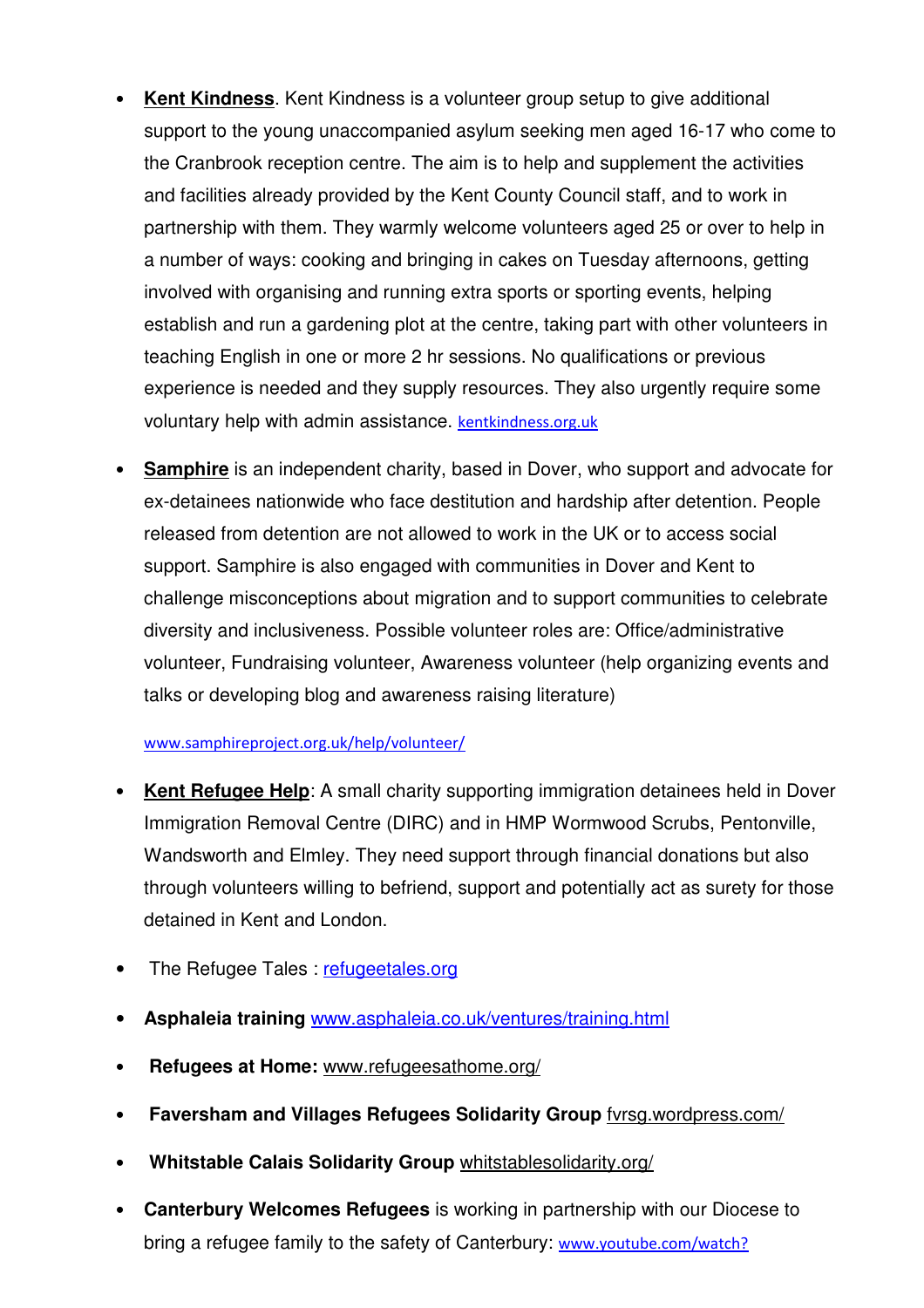v=nVJI5Athdoo For more info contact Domenica our Diocesan Refugee Officer dpecoraro@diocant.org

• Young Lives Foundation (YLF): An independent children's charity dedicated to delivering quality services tailored to supporting vulnerable and disadvantaged children and young people in Kent. This also includes young unaccompanied asylum-seekers. There are opportunities to be Accompanying adults and appropriate adults, who give support to children seeking asylum during assessments by local authorities. ylf.org.uk/get-involved/volunteers/

### Fostering

- KCC Kent Fostering: Kent fostering is currently looking for carers in Kent to look after older children (aged 13-18), brothers and sisters so they can stay together, disabled children and unaccompanied asylum seeking young people. They are running a number of events in October November and December for those who would like to find out more. They also hold regular online web chats where fostering staff are available to answer any questions you might have about the fostering process if you aren't able to make one of the live events. www.kentfostering.co.uk/events
- Home for Good: A Christian organisation working with a number of local authorities across the UK, compiling a database of people who have space in their homes and may be interested in exploring further the possibility of fostering unaccompanied asylum-seeking children for a few days in an emergency, short term or long term: www.homeforgood.org.uk/respond/
- The No Accommodation Network although they currently have no link in Kent, this informal network of agencies providing accommodation for migrants who have no recourse to public funds, is looking to widen its reach. They deal mainly with asylum-seekers whose asylum claims have been rejected, but for a variety of reasons have not been deported: naccom.org.uk/agencies/south-east/

# **3 - CAMPAIGN AND ADVOCATE**

**Campaigning, signing petitions, writing to your MP, and working with activist groups are all powerful ways to give a voice to migrants and refugees and to stand alongside them. There are numerous petitions aimed at improving the**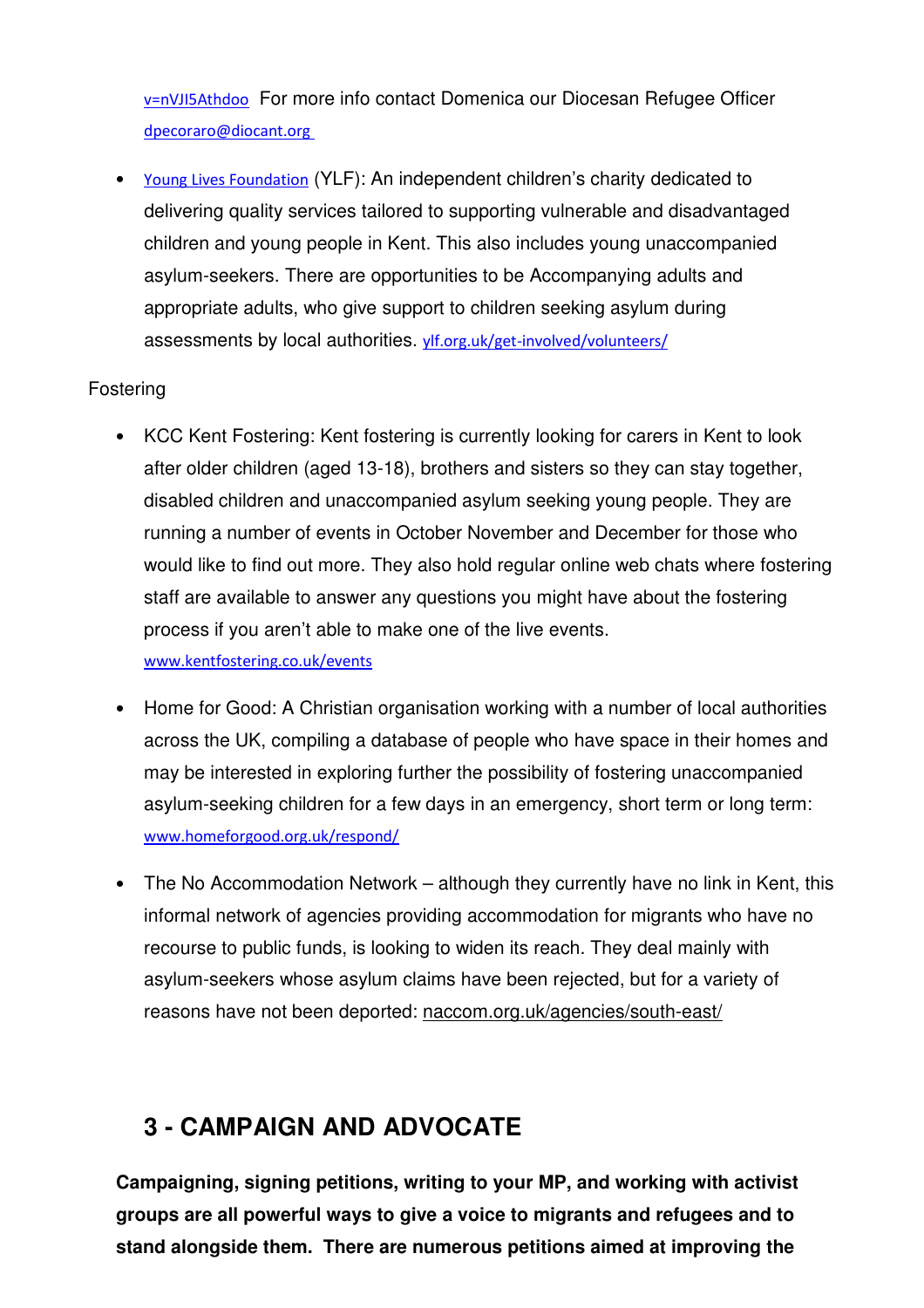**quality of life of Refugees and Asylum Seekers in the UK, or to facilitate family reunification.**

• UNICEF UK Please add your name to UNICEF petition to the Home Secretary Sajid Javid. The petition states:

"Right now, across the world, children are being forced to make dangerous journeys to Europe to reach their family in the UK. This is because the UK's family reunion refugee law doesn't consider their siblings, grandparents, aunts or uncles family. We call on you to change the definition of family within the UK's refugee family reunion law."

#ACHILDISACHILD www.unicef.org.uk/keeping-families-together-petition

- The Children's Society www.childrenssociety.org.uk/what-we-do/policy-and-lobbying/childrefugees-and-young-migrants
- JOIN Refugee Action CAMPAIGN TO LIFT THE BAN preventing Asylum Seekers from working!

People seeking safety in our country are banned from working. Unable to provide for themselves and their families, they're often left to live in poverty. www.refugeeaction.org.uk/lift-the-ban/ Sign the petition here:

act.refugee-action.org.uk/page/29178/petition/1?ea.tracking.id=Website\_Button1

- END TO INDEFINITE DETENTION- CAMPAIN DETENTION ACTION : detentionaction.org.uk/campaigns/indefinite-detention-in-detail/takeaction
- Petitions a number of parliamentary petitions have been opened with reference to the refugee crisis. If a petition receives 10,000 signatures the Government will respond to it, 100,000 and it will be considered for debate in parliament. Here is a link to all petitions currently available to sign::

petition.parliament.uk/petitions?utf8=%E2%9C %93&q=refugees&state=open&commit=Search

• Detention Forum: This is a network of organisations working together to challenge the UK's use of detention. The UK is currently the only country in the UK to enact a policy of indefinite detention. www.detentionforum.org.uk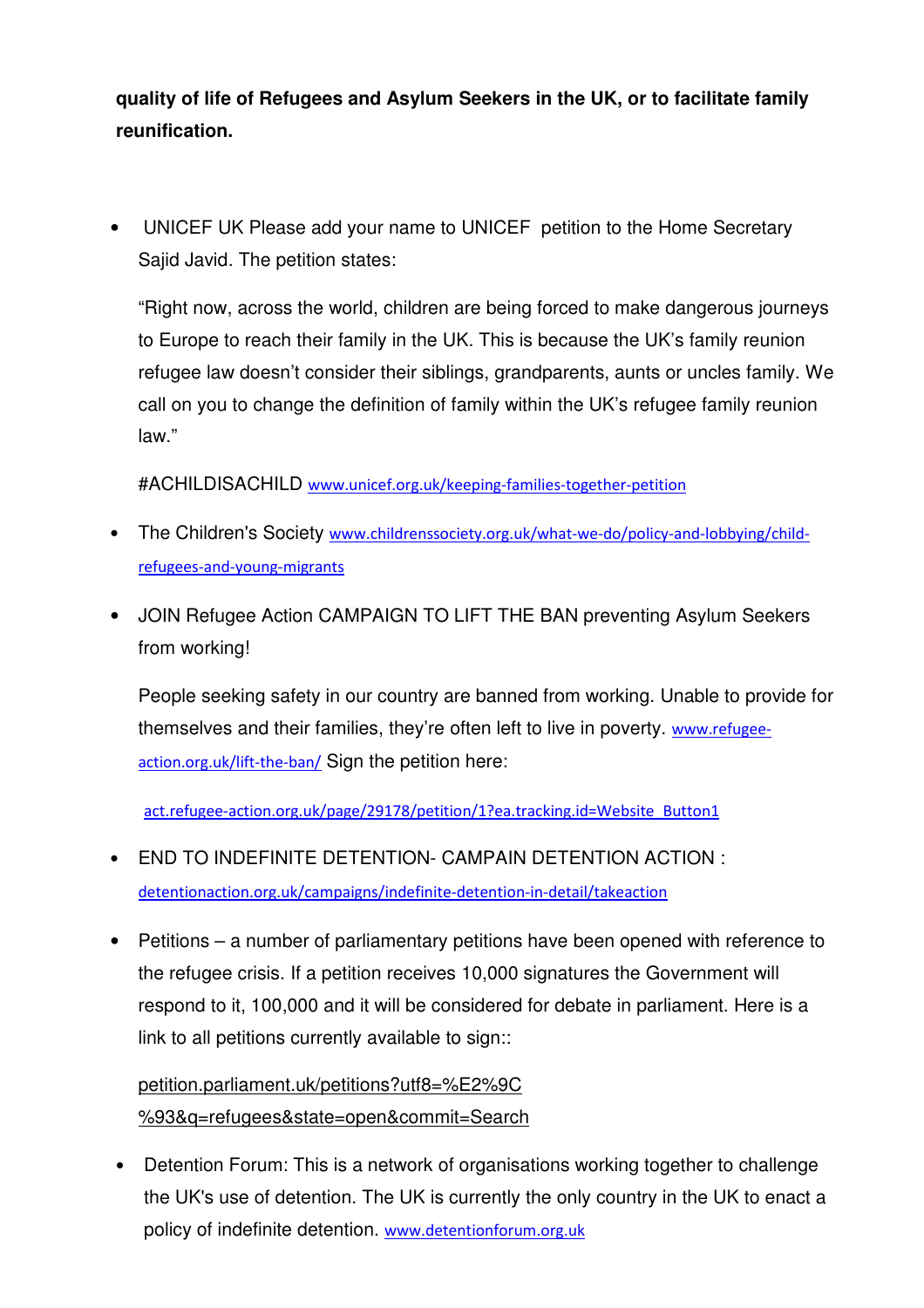- Migrants Rights **–** Organisation bringing together migrant activists and support organisations, think tanks, academics, faith groups and public sector representatives to advocate for a rights-based approach towards migration in the UK: www.migrantsrights.org.uk/about
- Keep alert for any marches or events organised to show solidarity with refugees and migrants.

# **4 - GET INFORMED**

**Archbishop Justin has said that: "As Christians we believe we are called to break down barriers, to welcome the stranger and love them as ourselves (Leviticus 19:34), and to seek the peace and justice of our God, in our world, today." It is important therefore to educate oneself in the facts and arguments in order to be able to help break down those barriers, and respond to the concerns others may have in the community regarding migrants and refugees.**

- Article on the realities of working with asylum seekers and refugees The Guardian www.theguardian.com/commentisfree/2016/jun/20/secret-life-refugee-support-worker-homelessasylum-seekers
- Official statistics: resettlement data from 2003 to present here: www.unhcr.org/uk/resettlement-data.html?query=data
- Refugee Council www.refugeecouncil.org.uk/stats
- UNHCR Resettlement Fact Sheet www.unhcr.org/uk/protection/resettlement/5bb62a7f4/resettlement-fact-sheet-august-2018.html?query=statistics
- Resettlement Fact Sheet UNHCR www.unhcr.org/uk/protection/resettlement/5bb62a7f4/resettlement-fact-sheet-august-2018.html?query=statistic
- The Global Displacement Report 2018 provides an in depth description of the current refugees' struggles in a global perspective. To read the report www.unhcr.org/uk/statistics/unhcrstats/5b27be547/unhcr-global-trends-2017.html
- For the UNHCR fact sheet: www.unhcr.org/uk/figures-at-a-glance.html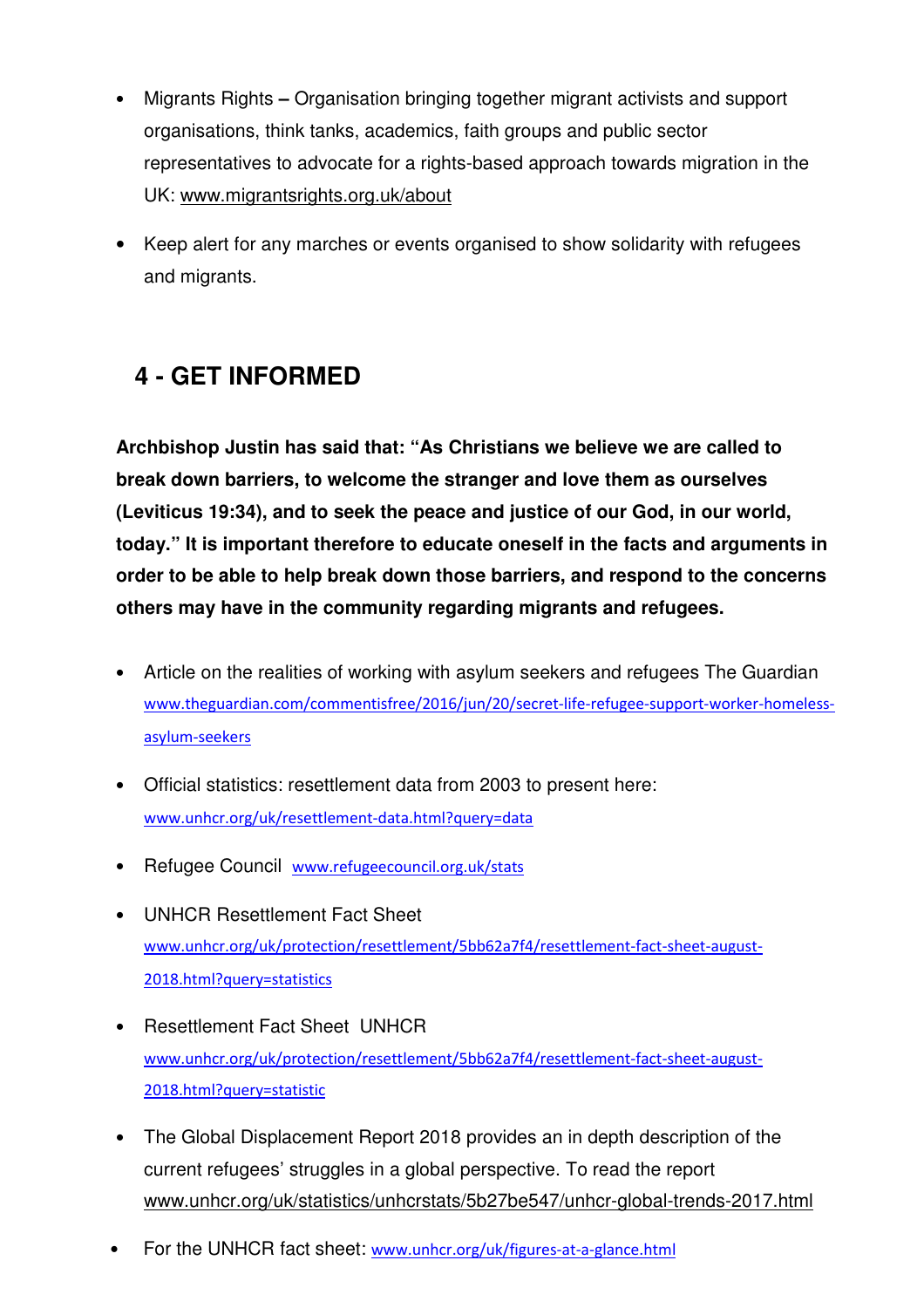- For comprehensive Government Statistics on Refugee and Asylum Seekers: www.gov.uk/government/statistics?keywords=asylum+seekers+and+refugees+&topics%5B %5D=all&departments%5B%5D=all&from\_date=&to\_date=
- For the latest Government Statistics on Asylum updated to November 2018 2018 www.ons.gov.uk/peoplepopulationandcommunity/populationandmigration/internationalmigration /bulletins/migrationstatisticsquarterlyreport/november2018
- The Refugee Council have compiled some useful facts around refugees and asylum seekers: www.refugeecouncil.org.uk/policy\_research/the\_truth\_about\_asylum
- Red Cross: facts and figures relating refugees, asylum-seekers and migrants in the UK, dispelling some of the myths. www.redcross.org.uk/What-we-do/Refugeesupport/Refugee-facts-and-figures
- Highlight webinar/ overall website: anglicanalliance.org/ https://anglicanalliance.org/refugees-europe-can-church-help/
- The Episcopal Church in America has much inspiring work and stories about how they are supporting refugees through their **Episcopal Migration Ministries** service.
- Online forums and twitter feeds many of the online forums listed above recount first-hand experience of particularly the Calais jungle experience and can provide a useful insight. Others to try are:

@Solidaritywithrefugees

@ Mobile Refugee Support

@Brighton Voices in Exile

@Hummingbird Project- Refugee Aid and Solidarity

@caritasfrance

@RefugeeInfoBus

Worldwide Tribe in Calais www.facebook.com/theworldwidetribe.

Sign up to the UNHCR's twitter feed twitter.com/refugees

**5 - PRAY**